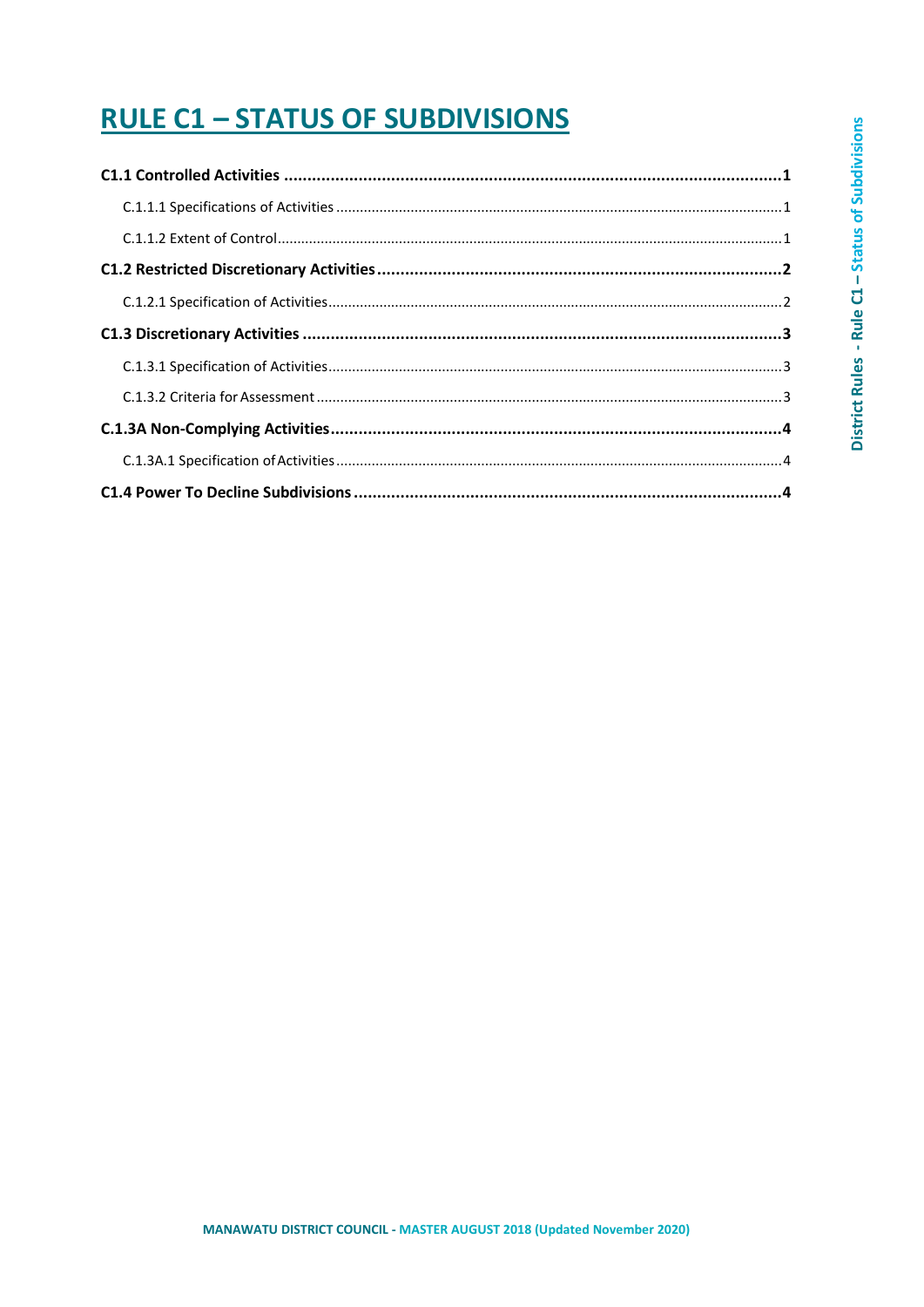*Page Intentionally Left Blank*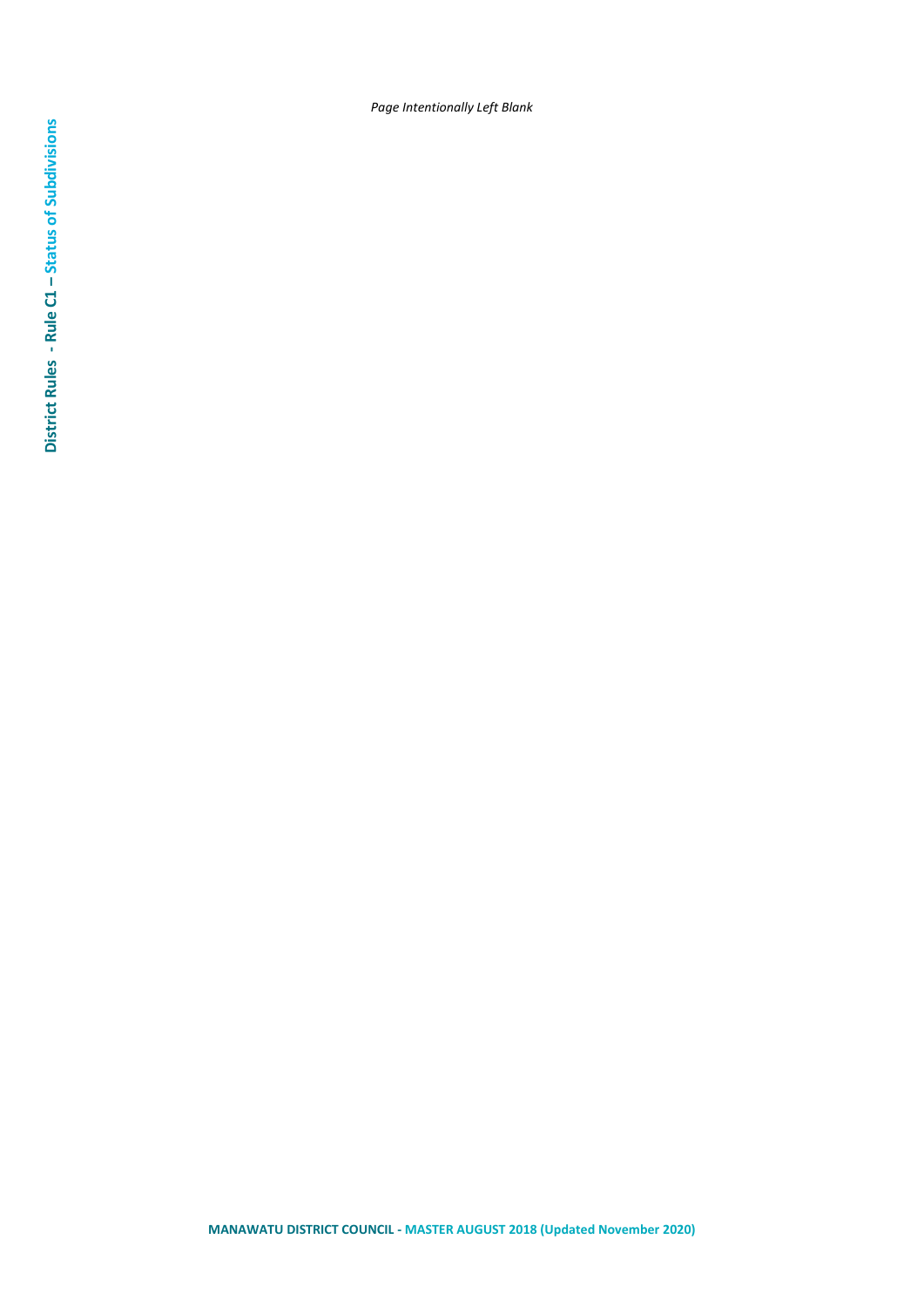# **RULE C – SUBDIVISION RULE C1 – STATUS OF SUBDIVISIONS**

#### **(Refer Part 5)**

NB – Words outlined in bold type below have a specific definition contained in Chapter 2 (Definitions).

## <span id="page-2-0"></span>**C1.1 Controlled Activities**

#### <span id="page-2-1"></span>**C.1.1.1 Specifications of Activities**

- A) Any subdivision to adjust the position of titles or boundaries, which will not increase the number of titles concerned or the number of permitted **dwelling**s, and which will not result in the subdivision of any "base portion" of an allotment under Rule C2.4.1 A).
- B) Any subdivision for utilities such as substations, transformers or pumping stations, provided that the balance of the **site** continues to comply with the provisions of this Plan, and that access to the utility is independent of the residual **site**.
- C) Any Residential **zone**, Village **zone**, Business **zone**, Industrial **zone** or Recreation **zone** subdivision which meets the relevant standards set out in Rules C2.1 to 2.3 and Rule 2.5.
- D) Any Rural **zone** or Flood Channel **zone** subdivision which meets the relevant standards set out in Rules C2.4 and C2.5, and which does not involve land wholly or partly within the coastal area as shown on the Planning Maps.
- E) Any industrial **zone** subdivision which meets the relevant standards set out in Rules C2.2.1 to 2.3 and the **Growth Precinct** 5 Structure Plan.

#### <span id="page-2-2"></span>**C.1.1.2 Extent of Control**

A) The matters in respect of which **Council** has reserved its control over controlled activity subdivisions are set out in Rule A1.3.2.

**PAGE 1**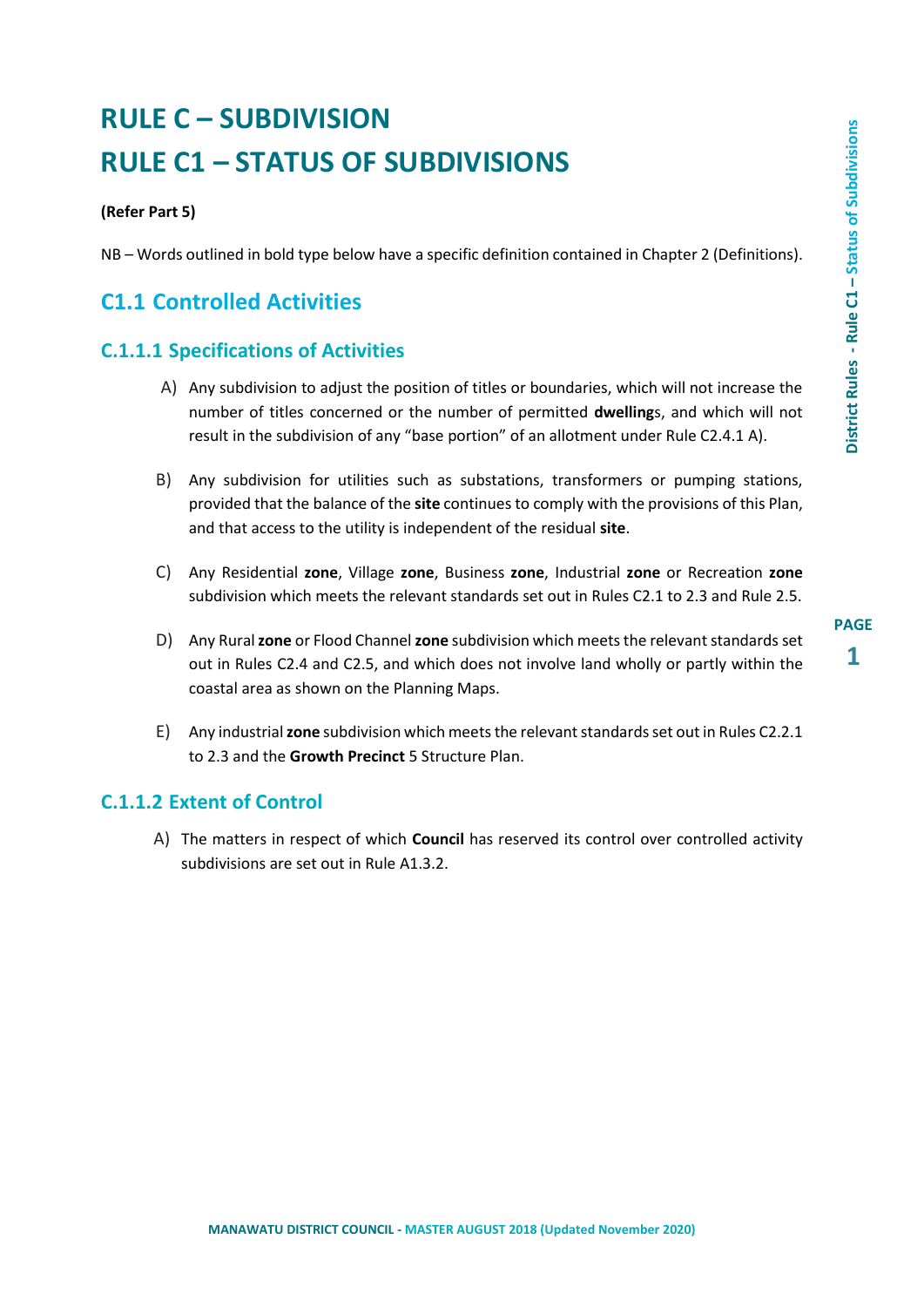# <span id="page-3-0"></span>**C1.2 Restricted Discretionary Activities**

#### <span id="page-3-1"></span>**C.1.2.1 Specification of Activities**

- A) The following subdivisionsshall be **restricted discretionary activities**:
	- i) Any Rural **zone** or Flood Channel **zone** subdivision which does not meet Rule C2.4.1 H) by virtue of a failure to comply with Rule B3.3.1 D), but which does not involve a greater number of allotments than would be permitted by the latter rule and the average lot size controls in Rule C2.4.
	- ii) Any other Rural**zone** or Flood Channel**zone** subdivision which meets the average lot size controls in Rule C2.4, but which does not meet one or more of the other standards in that Rule.
	- iii) Any subdivision to provide separate titles for two or more **dwelling**s which existed on a single title on 1 August 1998, if none of the **dwelling**s concerned were built for dependent relatives or as granny flats under any previous District Plan.
	- iv) Any subdivision of land which provides a **building site** within 20m either side of the centre point of a high voltage (110kV or higher) transmission line, except that this rule will not apply to any subdivision where rule C1.2.1 a. vii) applies.
	- v) Any subdivision within a **Growth Precinct** (Appendix 9 A-C or Appendix 16.2) that does not comply with the **stormwater neutrality** standard in rule C2.1.1 E. or C2.3.3.
	- vi) Any subdivision within a **Growth Precinct** (Appendix 9A-C or Appendix 16.2) that does not comply with the wastewater disposal standard in Rule C2.1.1 G. or 2.5 D.
	- vii) Any subdivision of land within the **National Grid Corridor** that is also within **Growth Precinct** 1 (Appendix 9A) and that complies with the standard in Rule C2.1.1 F).

**Restricted discretionary activities** shall be assessed in terms of the matters in Rule A1.3.3.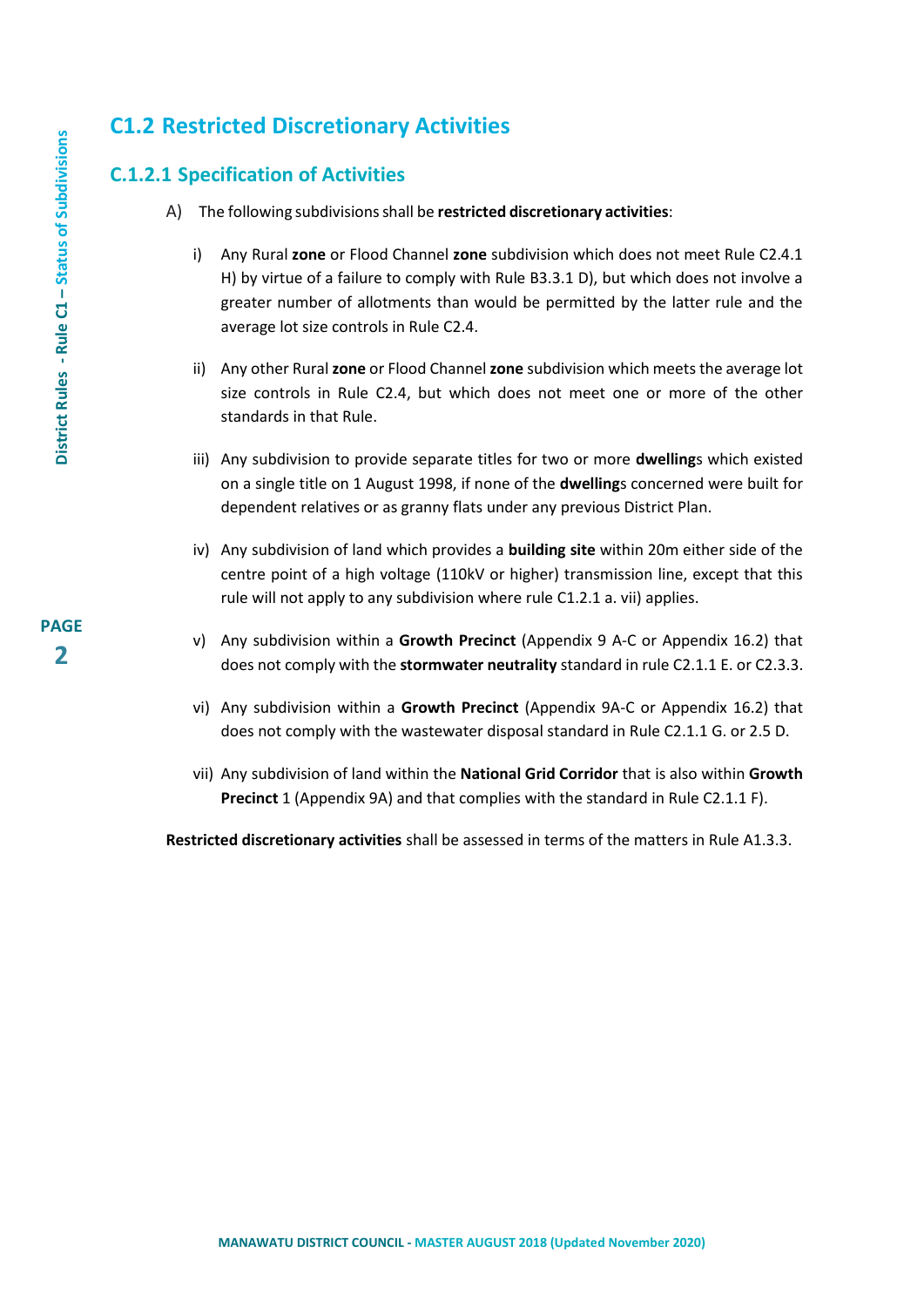### <span id="page-4-0"></span>**C1.3 Discretionary Activities**

#### <span id="page-4-1"></span>**C.1.3.1 Specification of Activities**

- A) The following subdivisionsshall be **discretionary activities**:
	- i) Any otherwise non-complying subdivision in the Rural **zone** or Flood Channel **zone**, if as a result of the subdivision an area of **indigenous forest** or a substantial archaeological **site** is to be protected by covenant or other legal means (Refer Appendix 1I).
	- ii) Any Rural **zone** or Flood Channel **zone** subdivision which does not meet the controls in Rule C2.4, on land within a **nodal area**, but only if the allotments being created do not have frontage to an **arterial route** (Appendix 3B.1).
	- iii) Any subdivision of Rural **zone** or Flood Channel **zone** land wholly or partly within the coastal area as shown on the Planning Maps.
	- iv) Any subdivision within the Manfeild Park **zone**.
	- v) Any subdivision within the Special Development **zone**.
	- vi) Any subdivision within a **Growth Precinct** (Appendix 9A-c) that does not comply with the minimum lot sizes and/or minimum lot frontage standard in Rule C2.1.1 a.
	- vii) Any subdivision within a **Growth Precinct** that is not in accordance with the requirements specified in a relevant Structure Plan (Appendix 9A-C and Appendix 16.2).
	- viii) Any subdivision within a **Growth Precinct** (Appendix 9A-C) that does not comply with the flood hazard standards in Rule C2.1.1 H).

#### <span id="page-4-2"></span>**C.1.3.2 Criteria for Assessment**

A) The criteria set out in Rule A1.3.4 A), particularly xiv), xxiv) or xxvi), will be taken into account in assessing the above **discretionary activities**.

**PAGE 3**